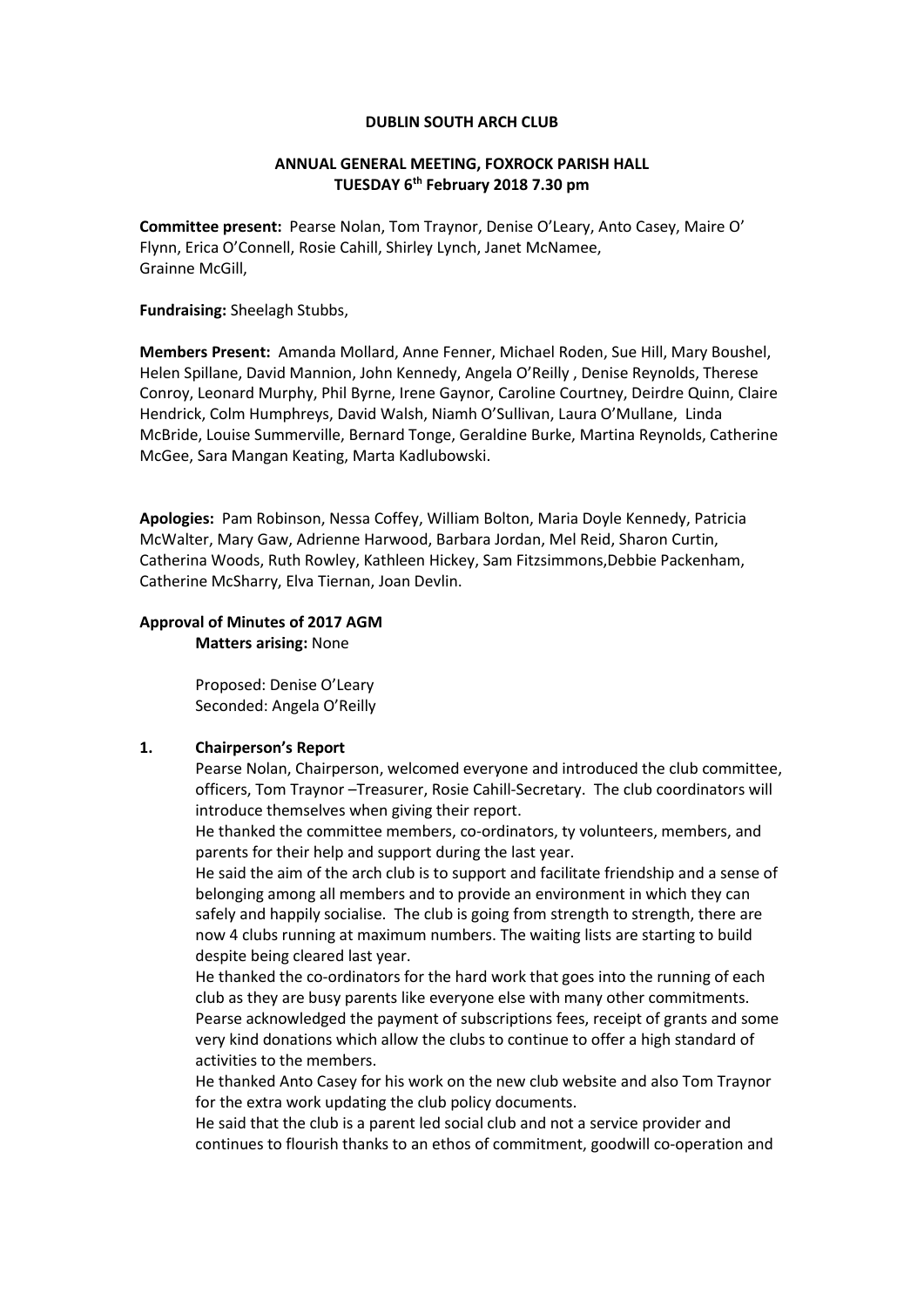a sense of humour! He hoped that a new generation of parents would come forward to take the club to the future.

## **2. Treasurer's Report & Approval of Accounts**

Tom Traynor, Treasurer, presented detailed accounts for 2017, he stated that the committee were very conscious that the money belonged to the club and the finances were open to everyone to view. He presented a sheet detailing club activities and outings over the year and said it showed just how many and varied opportunities the club gives it members. There was a surplus of €4000 and this is probably as there were fewer outings this year. The club received less grants this year. Tom reported that the accounts had been certified by Tony Ferguson and thanked him.

| Income $2017:$           | €38,557.39 | (2016 €39,812.92) |
|--------------------------|------------|-------------------|
| <b>Expenditure 2017:</b> | €33,585.00 | (2016 €38,641.78) |

There is €47,051.17 in the development fund (Fixed term deposit account 6 monthly)

**Accounts approved:** John Kennedy **Seconded:** Geraldine Burke

## **3. Secretary's Report**

Rosie Cahill, Secretary, reported that there were now 134 families who are members of the club. The committee met 9 times during the year.

## **4. Report from Adult Club Group**

Adult club co-ordinator, Pearse Nolan, gave the club report. He introduced the other co-ordinators Denise O Leary also helped by Tom. Pam Robinson is taking a break as a coordinator. 2017 was a busy year for the group with 32 active members. The group have been helped by TY students who have returned for a second year. There are 2 events each month, 1 hall based and 1 outing with a high attendance rate each week for the variety of activities which include, bowling, cinema, yoga, art, boxing, attendance at musicals, panto, ballet, disco, airsoft and archery, GPO tour and rugby match. One of the highlights of the year was a boat trip to Howth with food courtesy of Howth Yacht club.

Pam, Denise and Ann ran a very successful summer camp with 5 activity days spread over 2 weeks, the activities were bowling and a meal, Grease the musical, trip to the zoo, Meadowbrook Sport and swim and the highlight was a trip to Belfast to the Titanic Exhibition and W5. It was well attended by 25 members and a big thank you to Pam, Denise and Ann for organising; the weekend away this year was back to the Arklow Bay Hotel. The weekend was a success and the enjoyed the leisure facilities, a movie in Arklow Town and went to the pub for a meal.

Pearse asked that texts and emails were responded to by the deadline as activities need to be booked. He thanked everyone for their continued support and hoped that some of the younger generation siblings or extended family members may be interested in becoming coordinators.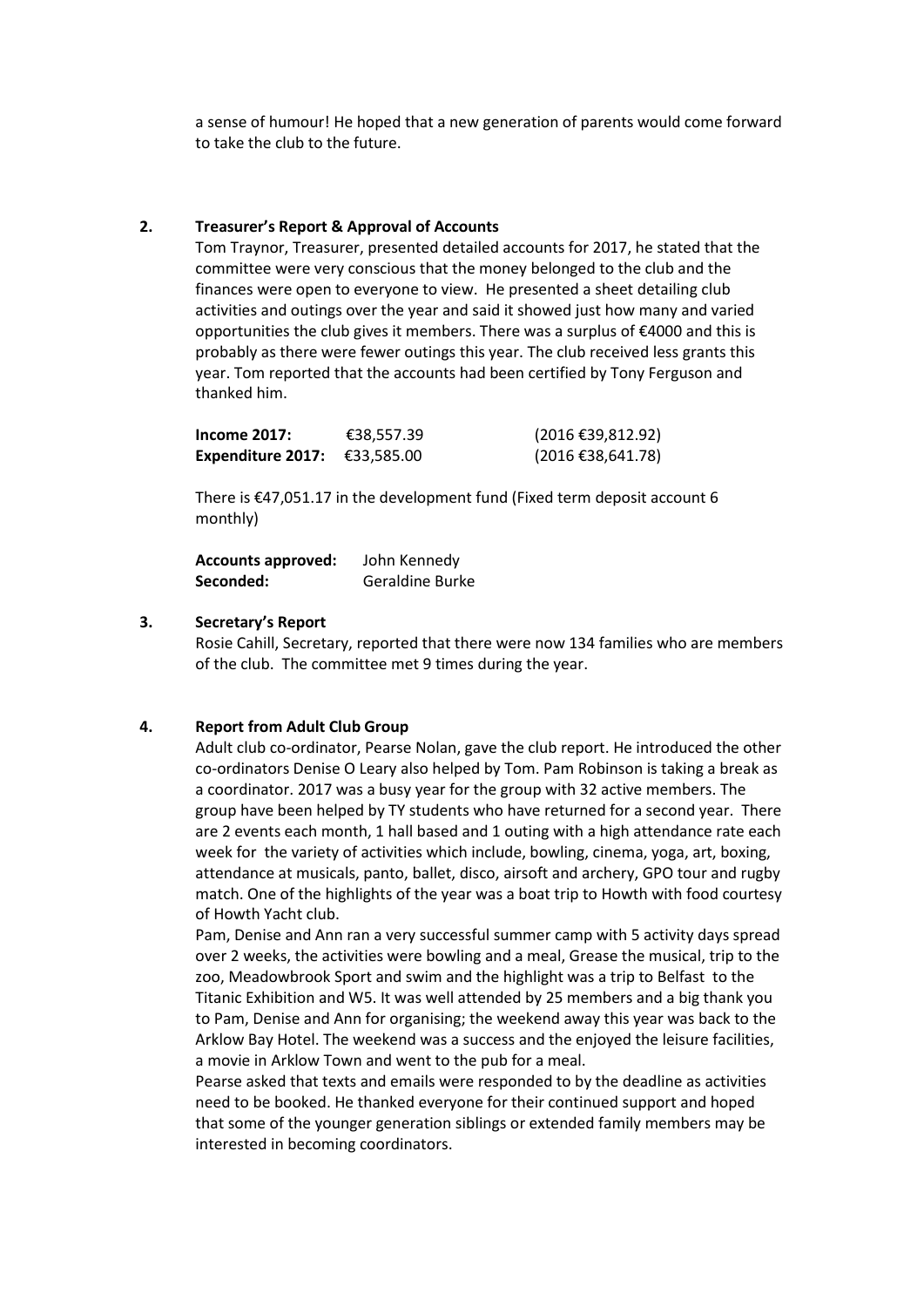## **Senior Club Group Report**

Anto reported that the senior club has 47 members. This is a very large number and restricts the type of outings and activities that they can do.

The club is very large and cannot admit any more members and it will need to be split. The club will take everyone on the waiting list and split into 2 groups of approx 30. The club will need 2 new parent coordinators to facilitate the new club. The groups will take it in turn to use the hall and go on an outing. The groups can come together for discos etc.

Anto thanked Joan and Elva the other co-ordinators.

#### **Report from Intermediate Club Group**

Maire introduced the coordinators Erica and Rosie. Maire reported that the group have 40 members. The waiting list has been cleared. Most of the activities are hall based and include, playball, drama, Glee, Hi-5, Fit for fun, zumba, Jabba Jabba Jembe drumming, Yoga and the favourite is the joint discos with the senior club. There is a set of club rules which are read out to the members every week and this is going very well.

There was a very successful outing to Causey Farm in September, also outings to Bray Bowl and Panto in Mill Theatre. All the members wear their green hoodies. The club has 11 TY volunteers most of them returning for the 2<sup>nd</sup> year. Every week 2 parents are rostered on the help in the hall.

#### **Report from Junior Club**

Janet McNamee introduced Shirley Lynch and Grainne McGill the 3 coordinators for the club. The age group is 9-12. There are 23 members. The activities are varied drama, yoga, playball, drumming, fit for fun, brixx club, and zumba. There was also a visit from Kinsealy Pet Shop which had a variety of animals. There is an outing approx every 5 weeks, bowling, bouncy castle centre, Glenroe Farm and Pine Forest Art Centre. The Christmas outing this year was to Causey Farm which was a great success. Janet said it was great to see the developing friendships between the members. Shirley will be stepping down in June after 3 years and Janet and Grainne after 2 years. Pam Mccann and Anne Kellegher are ready to step in and take over as group coordinators.

## **5. Report from Fundraising Committee**

Sheelagh Stubbs gave the fundraising report. The quiz is the main fundraising event of the year. Later in the year a walk in Marley Park will be organised.

### **6. Election of Committees for forthcoming year**

The committee stepped down and was re-elected by the membership. Chairperson said that if anyone wanted to join the committee, it was very open to new members. Even if people didn't want to actually join the committee but had any suggestion or skills to offer they are welcome to come to us at any stage.